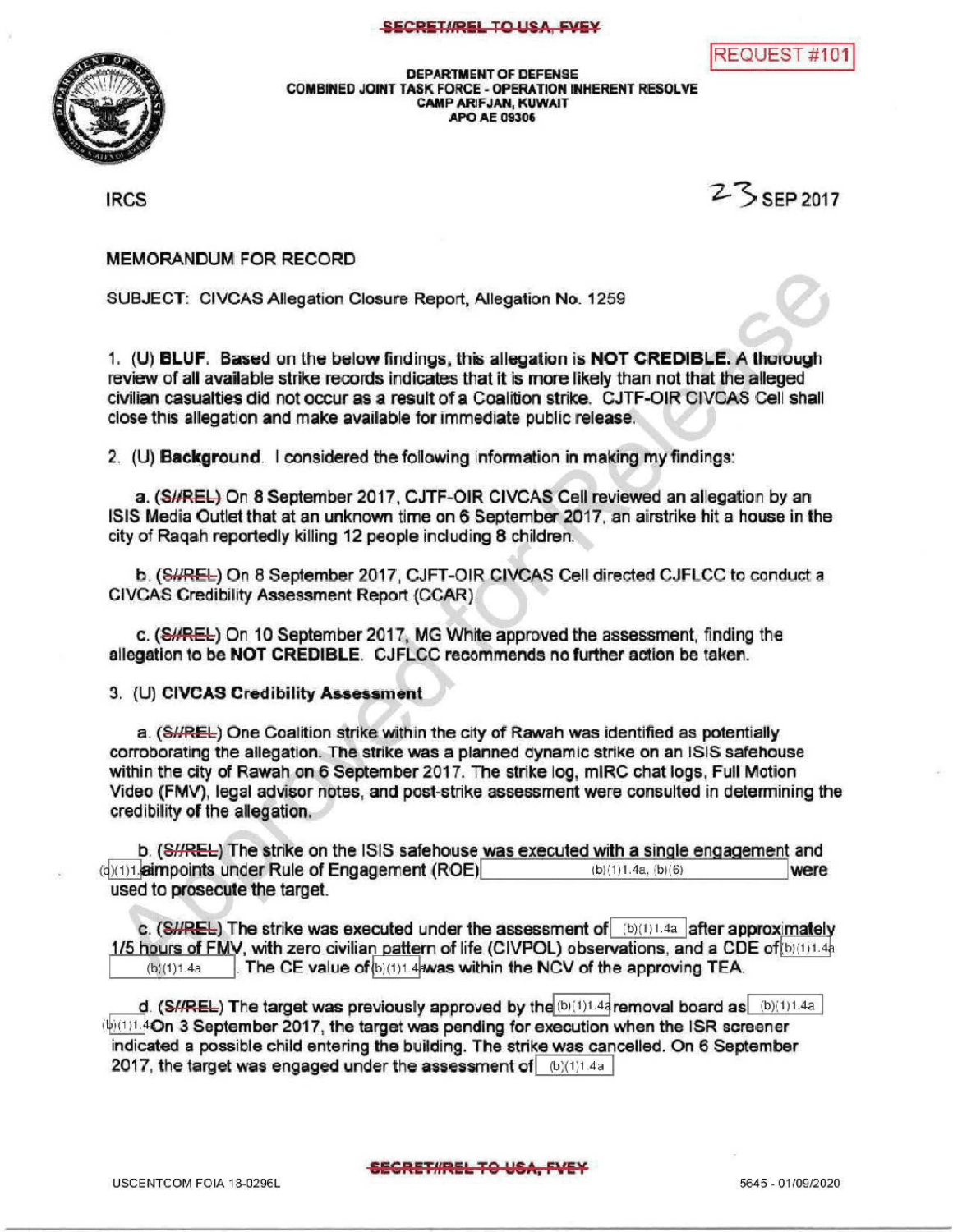IRCS SUBJECT: CIVCAS Allegation Closure Report, Allegation No. 1259

e. (SHREL) FMV platform (b)(1)1.4a collected approximately 1.5 hours of FMV prior to the strike. FMV noted a single truck parked in front of the neighboring building . The FMV recording shows no signs of CIVPOL. Post- strike footage does not show a destroyed vehicle within the outline of the target building or its vicinity.

f. (S//REL) Based on a thorough assessment of all reasonably available evidence, this CIVCAS allegation is deemed not credible. The strike was executed under  $ROE_{(1)(1)}$  at he strike appears to be in compliance with the ROE and principles of LOAC .

4.  $(U)$  Action.

(U) I direct closure of this CIVCAS incident and that CJTF-OIR PAO publish the result of this CIVCAS assessment in a press release as soon as practicable.

5. (U) Point of contact is  $(b)(3) 10$  USC  $130b$ :  $(b)(6)$ 

 $P_{\mathcal{C}}$ 

2 Encls

1. FIR

2. CCAR

KENNETH L. KAMPER BG, US ARMY Chief of Staff